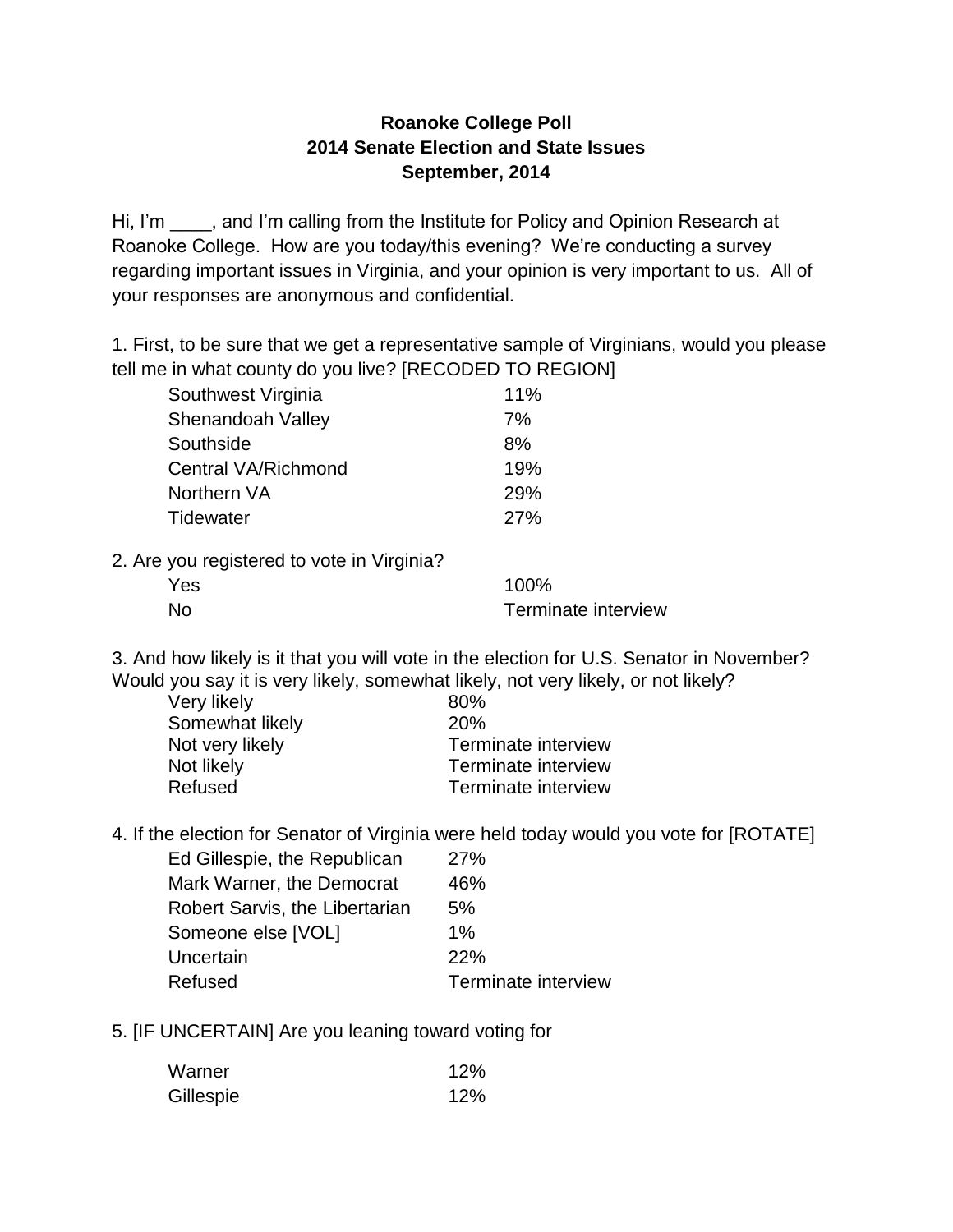| <b>Sarvis</b> | 3%  |
|---------------|-----|
| Uncertain     | 73% |

6. If the election for the U.S. House of Representatives were being held today, would you vote for the Democratic candidate or the Republican candidate in your congressional district?

| Democrat   | 42%   |
|------------|-------|
| Republican | 38%   |
| Uncertain  | 19%   |
| Refused    | $1\%$ |

Questions 7-13 will be released on September 24.

Please tell me if you have a generally favorable or unfavorable impression of the following people or if you don't know enough about them to have formed an opinion.

## 14. Mark Warner

|                   | Favorable | Unfavorable | Mixed/Unsure | Refused |
|-------------------|-----------|-------------|--------------|---------|
| Sept. 2014        | 58%       | 19%         | 13%          | 11%     |
| <b>July 2014</b>  | 56%       | 17%         | 10%          | 17%     |
| Jan 2014          | 47%       | 16%         | 11%          | 26%     |
| Sept 2013         | 57%       | 18%         | 12%          | 14%     |
| <b>July 2013</b>  | 56%       | 17%         | 9%           | 18%     |
| <b>April 2013</b> | 49%       | 22%         | 8%           | 22%     |
| Jan 2013          | 53%       | 17%         | 12%          | 18%     |

Question 15 will be released on September 24.

| Favorable  | Unfavorable | Mixed/Unsure | Refused |
|------------|-------------|--------------|---------|
| <b>20%</b> | 19%         | 10%          | 52%     |
| 8%         | 10%         | 6%           | 75%     |
| 6%         | 13%         | 6%           | 75%     |
|            |             |              |         |

## 17. Robert Sarvis

|                  | Favorable | Unfavorable | Mixed/Unsure | Refused |
|------------------|-----------|-------------|--------------|---------|
| Sept. 2014       | $11\%$    | 9%          | 5%           | 75%     |
| <b>July 2014</b> | 8%        | 8%          | 4%           | 81%     |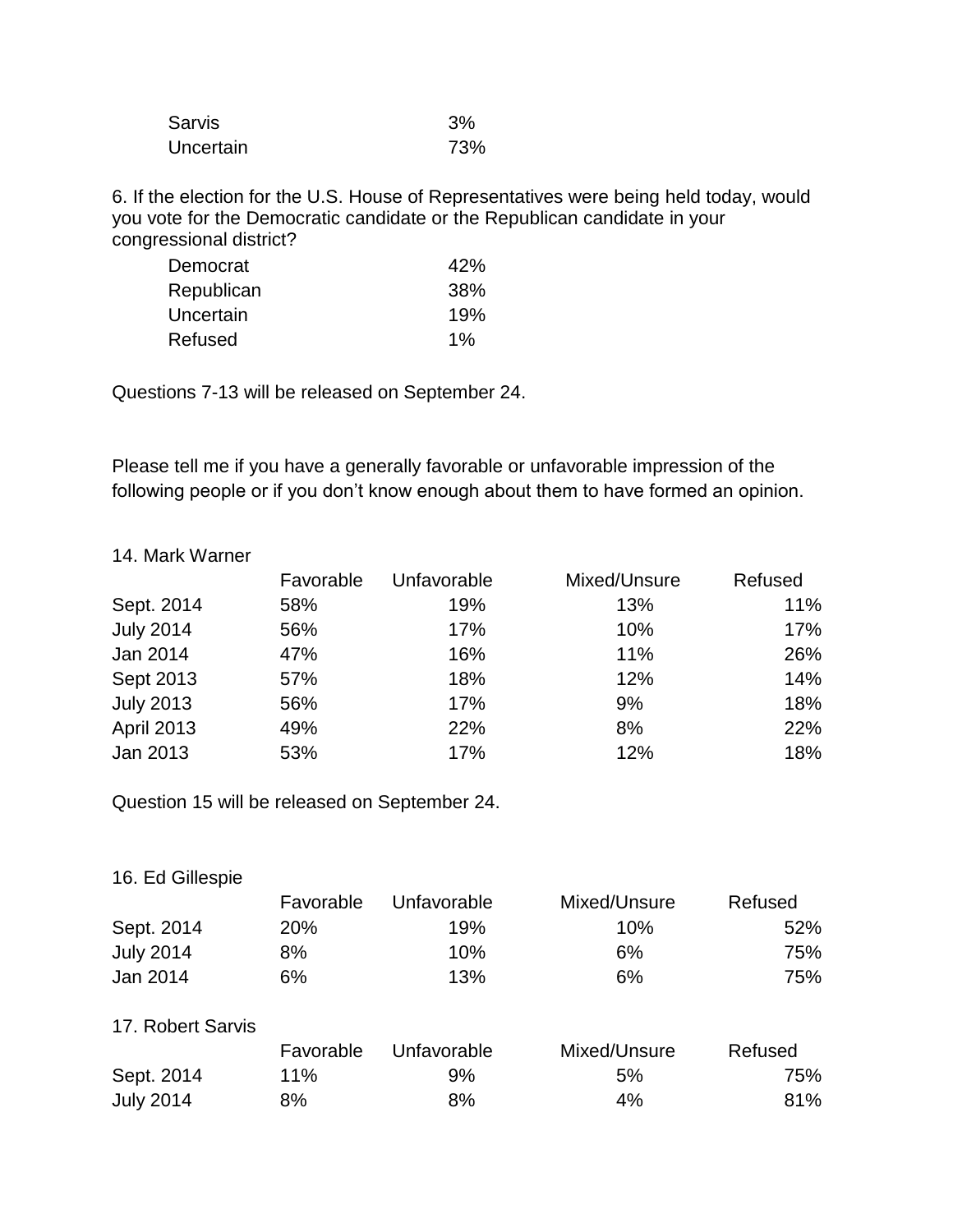Oct 2013 16% 13% 16% 16% 55%

18. What is the most important problem facing the country today?

| Economy (general)             | 22%   |
|-------------------------------|-------|
| Foreign policy/ISIS/Terrorism | 16%   |
| Unemployment/jobs             | 10%   |
| Health care                   | 7%    |
| Budget deficit/debt           | 7%    |
| Taxes                         | 1%    |
| Energy/coal                   | 0%    |
| Environment                   | 1%    |
| Abortion/Women's issues       | $1\%$ |
| Same sex marriage             | 0%    |
| Gun control/violence          | 1%    |
| Honesty/integrity             | 2%    |
| Immigration                   | 5%    |
| Leadership/gridlock           | 7%    |
| Govt. spending/size of govt.  | 3%    |
| Other                         | 16%   |
| Refused                       | $1\%$ |

I'm going to read several statements that have been used to describe Mark Warner? Please tell me if you agree or disagree with each. [ROTATE]

19. Mark Warner is a person who is willing to work with both Democrats and Republicans to solve problems.

| Agree               | 62% |
|---------------------|-----|
| <b>Disagree</b>     | 17% |
| Unsure/both/neutral | 19% |
| Refused             | 2%  |

20. Mark Warner is just a rubber stamp for the positions of President Obama

| Agree               | 24% |
|---------------------|-----|
| <b>Disagree</b>     | 56% |
| Unsure/both/neutral | 17% |
| Refused             | 3%  |

21. Mark Warner has been an effective leader who does what's best for Virginia

| Agree               | 55% |
|---------------------|-----|
| <b>Disagree</b>     | 21% |
| Unsure/both/neutral | 22% |
| Refused             | 2%  |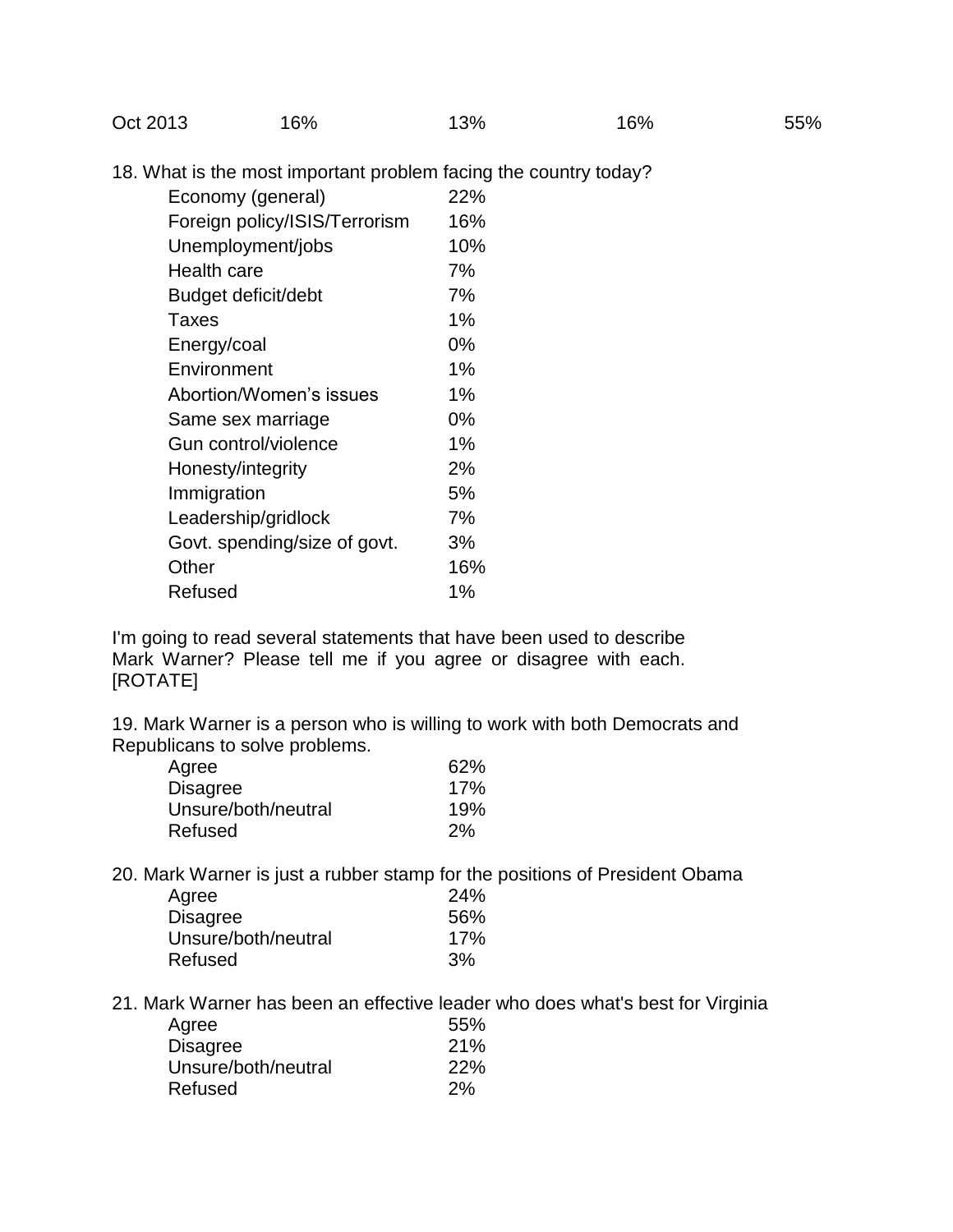22. Mark Warner does what is best for the party and the President, not what is best for Virginia

| Agree               | 31% |
|---------------------|-----|
| <b>Disagree</b>     | 44% |
| Unsure/both/neutral | 23% |
| Refused             | 2%  |

Now I'm going to read some statements that have been made about Ed Gillespie. Please tell me if you agree to disagree with each of the following. [ROTATE]

23. Ed Gillespie would represent the interests of the citizens of Virginia, not the interests of Washington

| Agree               | 28% |
|---------------------|-----|
| <b>Disagree</b>     | 19% |
| Unsure/both/neutral | 47% |
| Refused             | 7%  |

24. Ed Gillespie would represent special interests and lobbyists, not the interests of Virginia

| Agree               | 24% |
|---------------------|-----|
| <b>Disagree</b>     | 24% |
| Unsure/both/neutral | 46% |
| Refused             | 7%  |

Now I'm going to read a couple of statements made about Robert Sarvis. Please tell me if you agree or disagree with each. [ROTATE]

25. Robert Sarvis would bring a fresh perspective to governing that would benefit Virginia.

| Agree               | 18%    |
|---------------------|--------|
| <b>Disagree</b>     | 14%    |
| Unsure/both/neutral | 58%    |
| Refused             | $10\%$ |

26. Robert Sarvis has too little experience in government and his views are too far outside the mainstream

| Agree               | 21% |
|---------------------|-----|
| <b>Disagree</b>     | 11% |
| Unsure/both/neutral | 58% |
| Refused             | 10% |

Questions 27-32 will be released on September 24.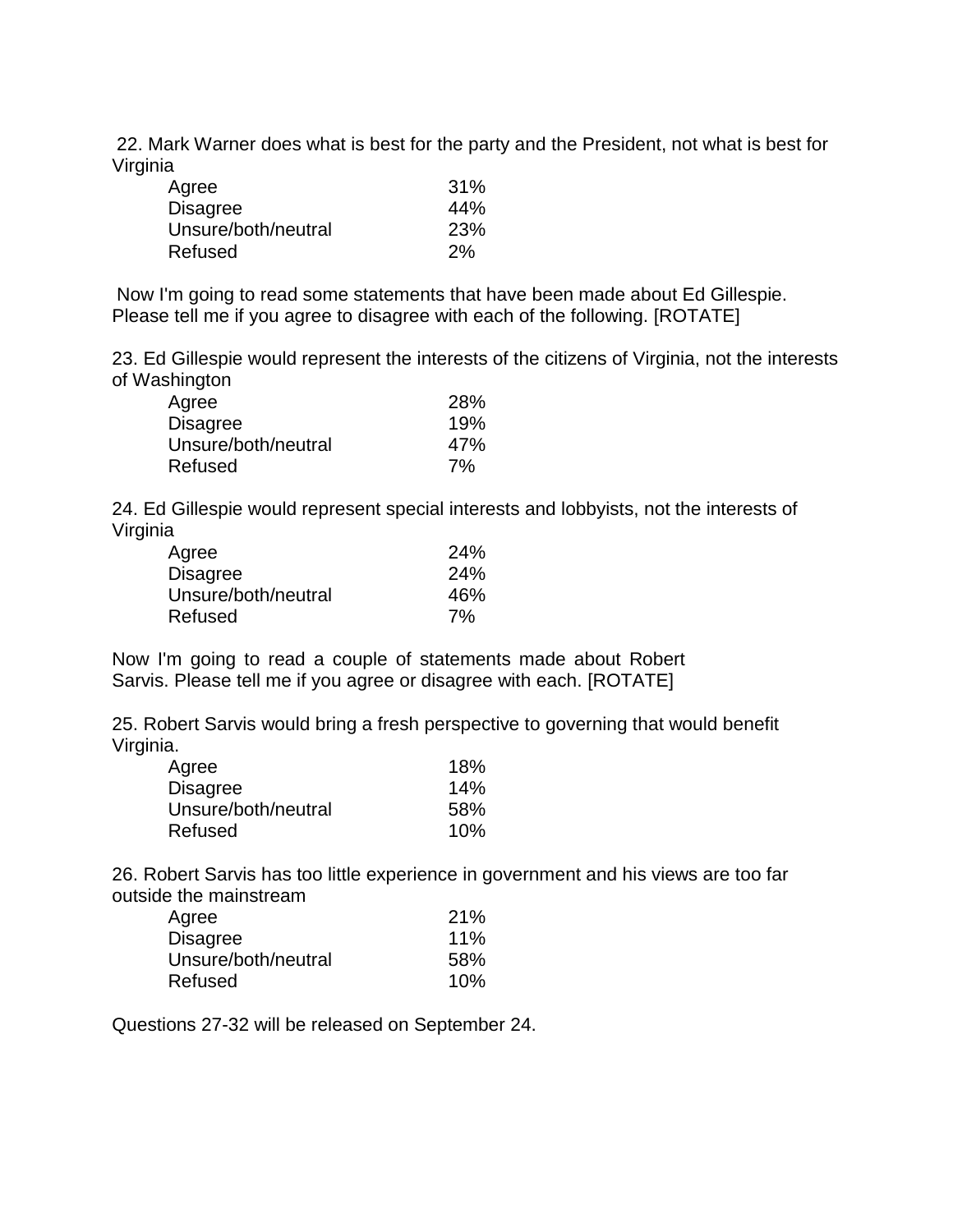33. The 2016 presidential election is far away, but if the election for president were today, who would you vote for if the candidates were: [READ LIST] [IF NEEDED: "If you had to decide today?"]

| Hillary Clinton on the Democratic line | 47% |
|----------------------------------------|-----|
| Chris Christie on the Republican line  | 37% |
| Don't Know/Refused [DO NOT READ]       | 15% |

34. The 2016 presidential election is far away, but if the election for president were today, who would you vote for if the candidates were: [READ LIST] [IF NEEDED: "If you had to decide today?"]

| Hillary Clinton on the Democratic line | 51% |
|----------------------------------------|-----|
| Rand Paul on the Republican line       | 35% |
| Don't Know/Refused                     | 14% |

35. The 2016 presidential election is far away, but if the election for president were today, who would you vote for if the candidates were: [READ LIST] [IF NEEDED: "If you had to decide today?"]

|                    | Hillary Clinton on the Democratic line | 50% |
|--------------------|----------------------------------------|-----|
|                    | Paul Ryan on the Republican line       | 37% |
| Don't Know/Refused |                                        | 13% |

We're almost finished. Thanks for your patience. Now, I just have a few questions about you for statistical purposes.

| 36. How much education have you completed? |  |  |  |  |  |  |
|--------------------------------------------|--|--|--|--|--|--|
|--------------------------------------------|--|--|--|--|--|--|

| Less than high school    | 2%  |
|--------------------------|-----|
| <b>High School</b>       | 13% |
| Some college/tech school | 23% |
| Associate's degree       | 12% |
| Bachelor's degree        | 29% |
| Advanced degree          | 21% |
| Refused                  | 1%  |

37. Code respondent's sex

| Male   | 49% |
|--------|-----|
| Female | 51% |

38. And in what year were you born? [CODED INTO CATEGORIES]

| 12% |
|-----|
| 22% |
| 44% |
| 17% |
| 5%  |
|     |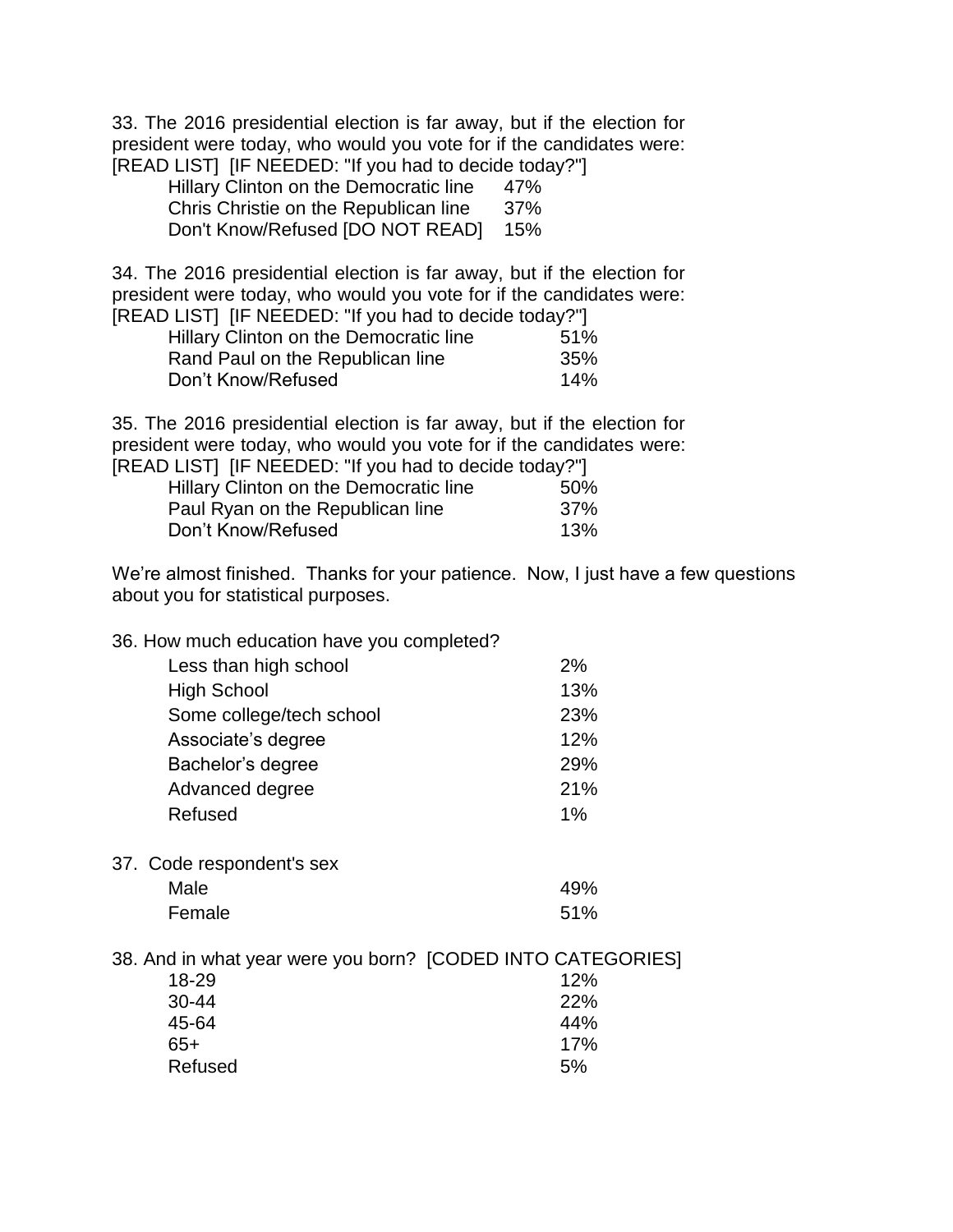39. Are you of Hispanic or Latino origin such as Mexican, Puerto Rican, Cuban or some other Spanish background?

| Yes     | 5%  |
|---------|-----|
| No      | 94% |
| Refused | 0%  |

40. What is your race? Are you White, African-American, or some other race? White/Hispanic 71% African-American 19% Other **4%** Refused 7%

41. I'm going to read several income groups. When I come to the group that includes your annual family income, please stop me.

| Less than \$20,000  | 5%  |
|---------------------|-----|
| \$20,001-\$35,000   | 8%  |
| \$35,001-\$50,000   | 15% |
| \$50,001-\$75,000   | 17% |
| \$75,001-\$100,000  | 14% |
| More than \$100,000 | 27% |
| Refused             | 14% |
|                     |     |

42. Politically speaking, do you consider yourself to be liberal, moderate or conservative?

| Liberal      | <b>20%</b> |
|--------------|------------|
| Moderate     | 37%        |
| Conservative | 37%        |
| Other        | 2%         |
| Refused      | 4%         |

43. And would you describe your political party affiliation as Democrat, Republican, Independent, some other party or no affiliation?

| Democrat    | 36%        |
|-------------|------------|
| Republican  | <b>28%</b> |
| Independent | 18%        |
| Other/None  | 6%         |
| Refused     | 12%        |

44. [IF INDEPENDENT] In elections in general, do you tend to lean more toward Democratic candidates or Republican candidates?

| Democrats          | 25% |
|--------------------|-----|
| <b>Republicans</b> | 41% |